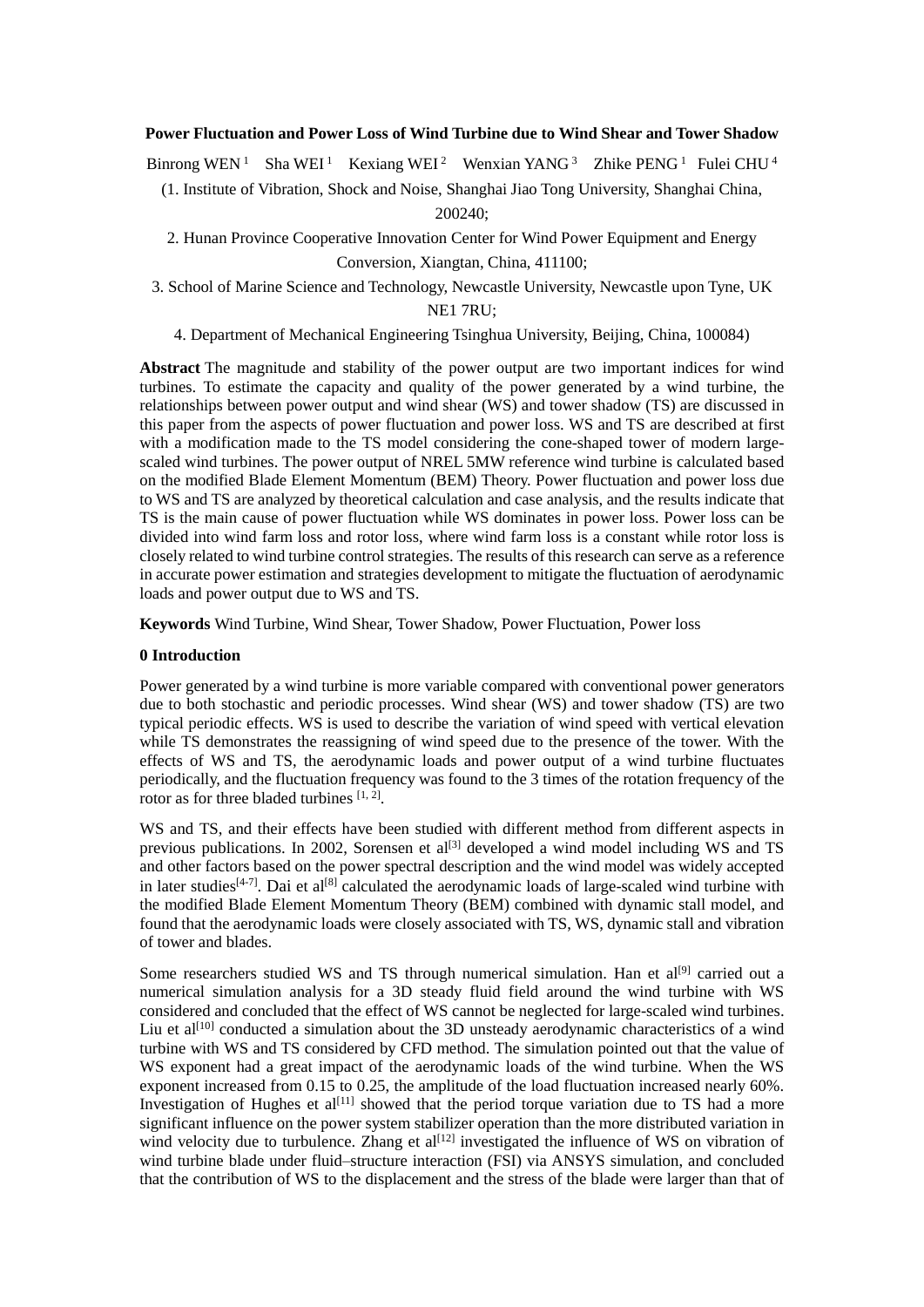### FSI.

Some researchers studied WS and TS from the aspect of the wake of a wind turbine. Wang et  $al^{[13]}$ studied the effects of WS and WS coefficients on the near wake of wind turbine and indicated that the torque of the blade as well as the characteristic of the blade near wake varied periodically due to WS. The axis, tangential, and radial velocities and the turbulence intensity were significantly affected by WS at the region of the blade near wake. Nilay et al<sup>[14]</sup> investigated the impact of WS on the wake structure and the performance of wind turbine rotor with software AeroSIM+. The results showed that WS can create a complex wake structure with substantial asymmetries and then resulted in the fluctuation in the power and thrust of the blades.

In addition, since aerodynamic loads and power output fluctuate due to WS and TS, some strategies were proposed to mitigate the fluctuation, and the most popular one is individual blade pitch strategy, details can be found in references [15-19]<sup>[15-19]</sup>.

Most of the previous publications focused just on the fluctuation of aerodynamic loads and power output due to WS and TS. In fact, however, the effects of WS and TS on the power output are reflected in two aspects: power fluctuation and power loss. And the latter one is seldom discussed in the previous literatures. Liao et al<sup>[20]</sup> mentioned the phenomenon of power loss but without any theoretical analysis. In this case, the relationships between power output and WS and TS were studied from the aspects of power fluctuation and power loss in this research. The results indicate that TS is the main cause of power fluctuation while WS dominates in power loss. Power loss can be divided into wind farm loss and rotor loss. Wind farm loss is a constant while rotor loss is closely related to wind turbine control strategies. NREL 5MW reference wind turbine was adopted to make the case analysis, and details about this turbine can be found in reference  $[21]^{[21]}$ .

## **1 Wind Shear and Tower Shadow**

#### **1.1 Wind Shear**

Wind shear (WS) model was developed to describe the variation in magnitude and direction of wind speed with the change of elevation. Wind speed usually increases with the vertical height since the influence of ground structures on the wind speed decreases. Power output and aerodynamic loads of the wind turbine oscillate periodically due to the different wind conditions encountered by each blade as it rotates during a complete cycle.

A widely accepted WS model is based on exponential distribution law, and is described as  $(1)^{[2]}$ .

$$
V_{ws}(h) = V_H \left(\frac{h}{H}\right)^{\alpha} \tag{1}
$$

To simplify the analysis, formula (1) is converted into polar coordinate description<br> $V(r \theta) = V \left(1 + \frac{r \cos \theta}{r}\right)^{\alpha} = V \left[1 + w s(r \theta)\right]$ 

$$
V_{ws}(r,\theta) = V_H \left(1 + \frac{r \cos \theta}{H}\right)^{\alpha} = V_H \left[1 + ws(r,\theta)\right]
$$
 (2)

Parameters in the formula are described in Fig 1, where  $V_H$  is the wind speed at the hub height *H*; *r* is the radial distance from the rotor axis,  $\alpha$  is the empirical WS exponent, and  $\alpha$ =0.1 is assumed in this research; *h* is the elevation of the analyzing point  $(r, \theta)$ , and  $ws(r, \theta)$  is defined as wind shear coefficient, which indicates the disturbance in wind speed due to WS. Research results of Dolan<sup>[4]</sup>

showed that approximating 
$$
ws(r,\theta)
$$
 by third truncated Taylor series expansion can reveal the essence of WS and simplify the calculating, as shown in (3).  $ws(r,\theta) \approx \alpha \frac{r}{H} \cos \theta + \frac{\alpha(\alpha-1)}{2} \left(\frac{r}{H}\right)^2 \cos^2 \theta + \frac{\alpha(\alpha-1)(\alpha-2)}{6} \left(\frac{r}{H}\right)^3 \cos^3 \theta$  (3)

Fig 2 describes the variation of wind shear coefficient *ws* with azimuth *θ*. It can be seen that wind speed encountered by a blade element (a given *r*) is nearly harmonic. And the variation of the *ws* increases with the increase of *r* because blade elements farther from the rotor axis go through a larger elevation variation during a rotation cycle. The minimum *ws* occurs at  $\theta = 180^\circ$ , that is, when the blade is pointing downwards and the maximum *ws* occurs at  $\theta = 0^{\circ}$ , that is, when the blade is pointing upwards. Take blade element at *r* = 56.17m for example, the maximum and minimum *ws*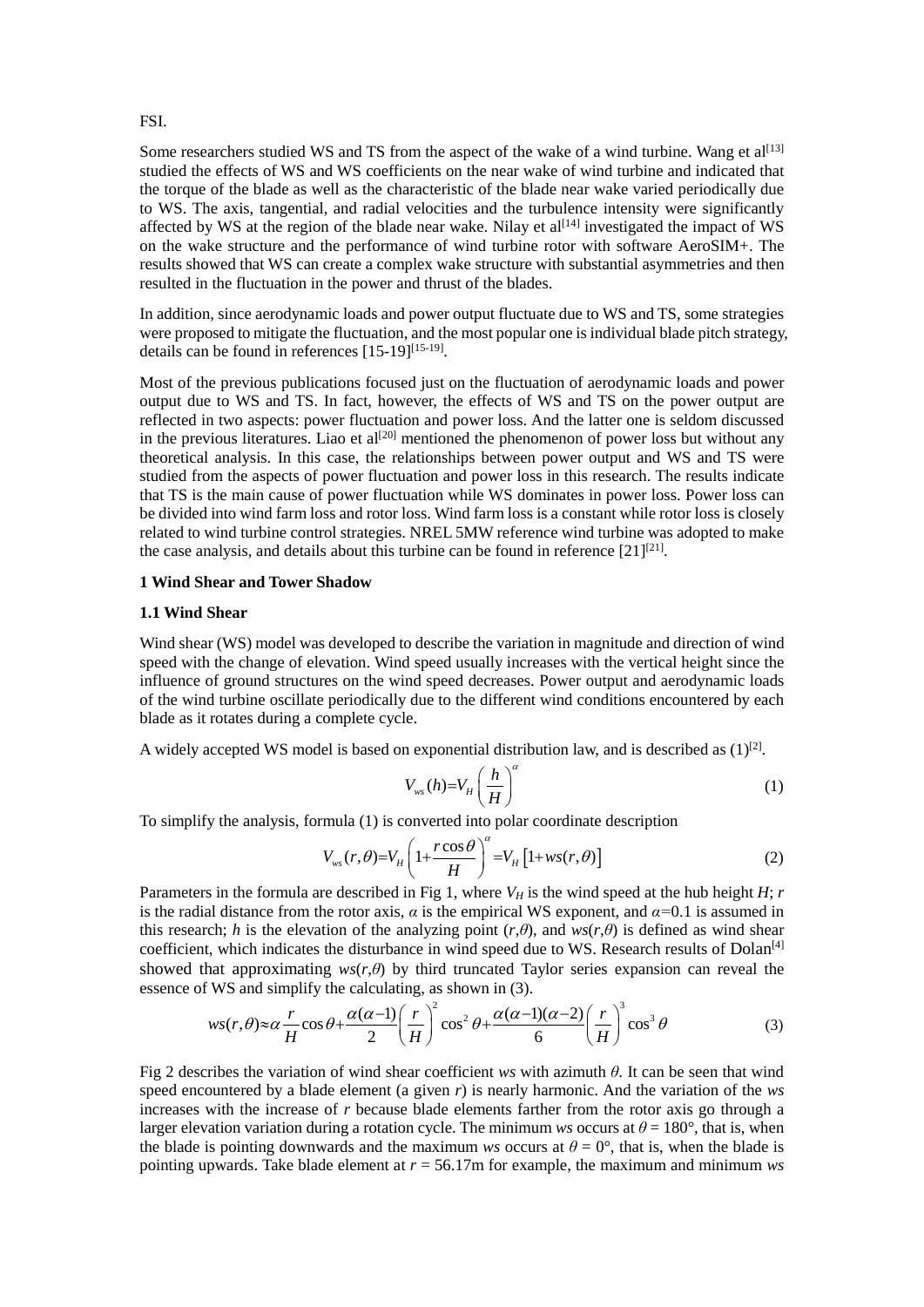are  $w_s$ <sub>max</sub> = 0.05174 and  $w_s$ <sub>min</sub> = − 0.08684, respectively. The variation of *ws* is  $\Delta ws = ws$ <sub>max</sub> -  $ws$ <sub>min</sub>  $= 0.1386$ , when the wind speed at hub height is *V<sub>H</sub>* = 10m/s, the wind speed variation is  $\Delta V = V_H \cdot \Delta ws =$ 1.386m/s, which is big enough to result in significant fatigue loads to shorten the lifespan of the blades.

Note that the average wind shear coefficient is not but smaller than zero, which is can be found from the absolute values of *ws*max and *ws*min. Spatial average wind speed due to WS *V ws* is defined as



Fig 1 Schematic diagram of the wind turbine system



Fig 2 wind shear coefficient at different azimuth (uniform: uniform wind speed)

Because  $\alpha$  is always less than 1, so  $V_{ws}$  <  $V_H$ , that is, spatial average wind speed due to WS is less than uniform wind speed. And the relative difference is defined as (5), which is a constant related to the WS exponent  $\alpha$  and the structure parameter of the wind turbine  $R/H$ .

$$
\eta_{\bar{V},ws} = \frac{\bar{V}_{ws} - V_H}{V_H} = \frac{\alpha(\alpha - 1)}{8} \left(\frac{R}{H}\right)^2 \tag{5}
$$

As for NREL 5MW reference wind turbine,  $R = 63$ m,  $H = 90$ m, which yield to  $\eta_{\bar{v},ws} = -0.0055$ . With the effect of WS, the actual spatial average wind speed is slightly smaller than the uniform wind speed *VH*, but the difference is small enough to allow uniform wind speed  $V_H$  to serve as  $\overline{V}_{ws}$  under circumstances where no strict calculation precision is required.

### **1.2 Tower Shadow**

The distribution of wind speed is altered due to the presence of the tower. Wind directly in front of the tower decelerates while wind beside the tower accelerates. The phenomenon is named tower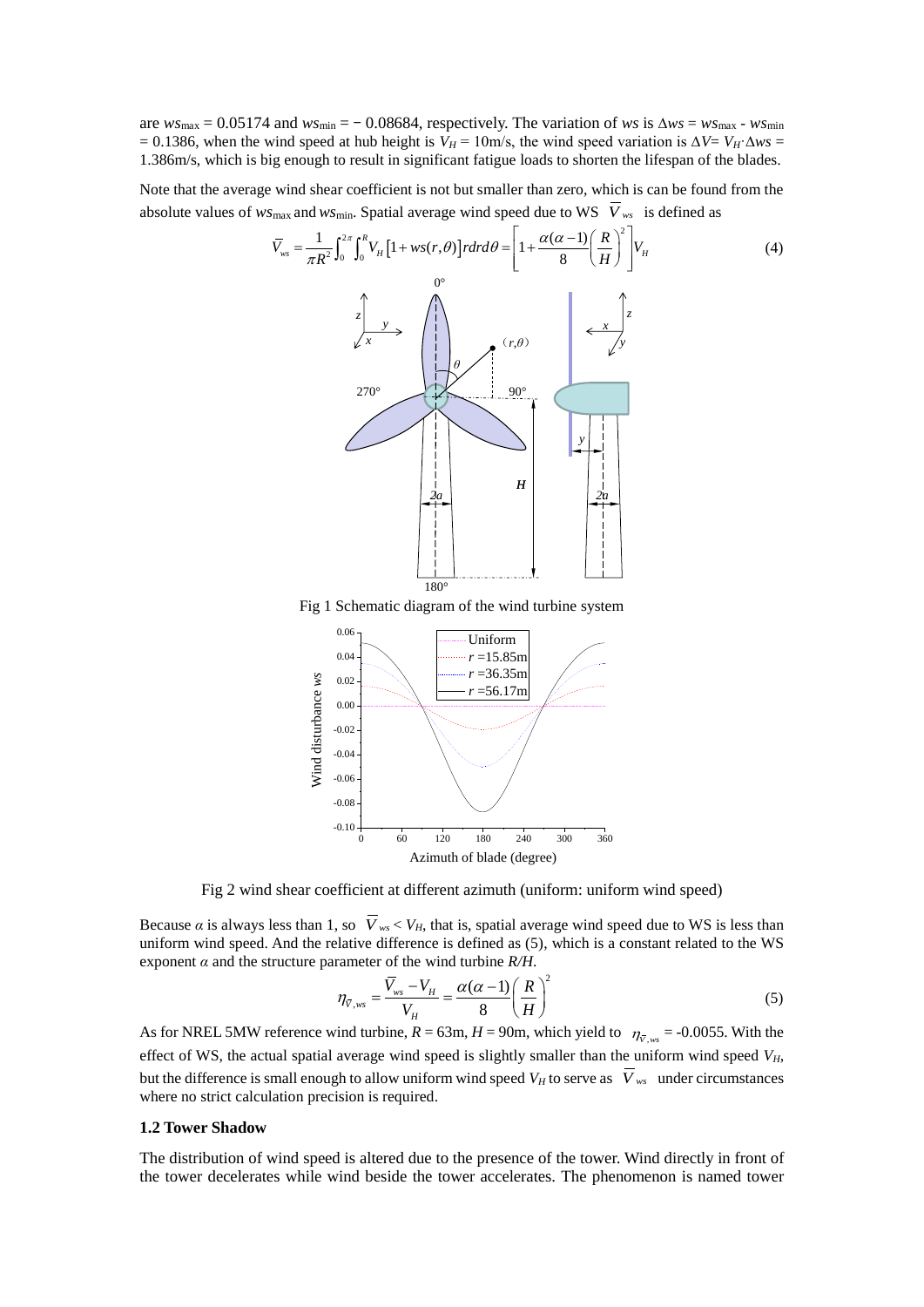shadow effect (TS). It is widely believed that TS only affect the wind speed at region  $90^{\circ} < \theta < 270^{\circ}$ (see Fig 1)  $[4, 7]$ . The most prevalent TS model is based on potential flow theory, shown as (6)  $[3, 4]$ .

$$
V_{ts}(r,\theta) = V_H[1 + ts(r,\theta)]
$$
 (6)

Where  $ts(r, \theta)$  is tower shadow coefficient, which is used to quantify the disturbance in wind speed due to TS, described as

$$
ts(r,\theta) = \begin{cases} a^2 \frac{r^2 \sin^2 \theta - x^2}{(r^2 \sin^2 \theta + x^2)^2} & 90^\circ < \theta < 270^\circ \\ 0 & 0^\circ < \theta < 90^\circ, 270^\circ < \theta < 360^\circ \end{cases}
$$
(7)

Where *x* is the distance from blade origin to tower midline and *a* is the tower radius (see Fig 1).

Formula (7) indicates that tower shadow coefficient *ts* is proportional to the square of tower radius *a*. It is conceivable that a small change of *a* will result in a great variation in *ts*. Considering that tower of modern large scale wind turbine tends to be cone-shaped, it is more reasonable to substitute the uniform *a* in (7) with the exact *a* value at different elevation. The exact tower radius at different location is shown as (8) and then formula (7) is modified into (9), where  $a_t$  and  $a_b$  are the tower radius at the top and the bottom, respectively.

Fig 3 shows the difference between formula (7) and (9), where 1.935m and 3.000m are the value of  $a_t$  and  $a_b$ , respectively, and item *Real a* means that different values of *a* is used when the blade locates at different azimuth. The difference between these three curves verifies the necessity of modification of parameter *a*, especially for modern large-scaled wind turbines with a coned-shaped tower.

$$
a(r,\theta) = a_t + \frac{a_t - a_b}{H}r\cos\theta \quad 90^\circ < \theta < 270^\circ
$$
 (8)

$$
tS(r,\theta) = \begin{cases} \left(a_t + \frac{a_t - a_b}{H}r\cos\theta\right)^2 \frac{r^2\sin^2\theta - x^2}{(r^2\sin^2\theta + x^2)^2} & 90^\circ < \theta < 270^\circ\\ 0 & 0^\circ < \theta < 90^\circ < \theta < 360^\circ \end{cases}
$$
(8)



Fig 3 Variation of *ts* with azimuth for different tower radius *a*

Fig 4 shows the variation of *ts* with azimuth for different *r*, which indicates that TS reassigns the wind speed to shape an inverted cone. The whole space can be divided into three regions according to the different effects of TS on the wind speed. In case of 0°<*θ*<90° or 270°<*θ*<360°, TS does not work with *ts*=0. When 180°-arcsin(*x/r*)<*θ*<180°+arcsin(*x/r*), that is, directly in front of the tower, wind speed is significantly decreased. When 90°<*θ*<180°-arcsin(*x/r*) or 180°+arcsin(*x/r*)<*θ*<270°, wind is accelerated due to TS with two peaks symmetric around  $\theta=180^\circ$ . As *r* gets larger, the inverted cone narrows down with a smaller minimum to result in a more severe wind speed variation.

Take  $r=61.63$ m for example, the maximum and minimum *ts* are  $t_{\text{max}}=0.0353$  and  $t_{\text{min}}=-0.2839$ respectively, so the *ts* variation is  $\Delta t s = t s_{\text{max}} - t s_{\text{min}} = 0.3192$ . When  $V_H = 10 \text{m/s}$ , the wind speed variation is  $\Delta V = V_H \Delta t s = 3.192 \text{m/s}$ . The wind speed fluctuation due to TS is almost three time of that due to WS (see section 1.1). This wind speed variation is serious enough to result in significant fatigue loads for turbine components and deteriorates the power output.

When  $\theta = 180^\circ$ , *ts* reaches the minimum, which is shown as formula (10). *ts*<sub>min</sub> depends on parameter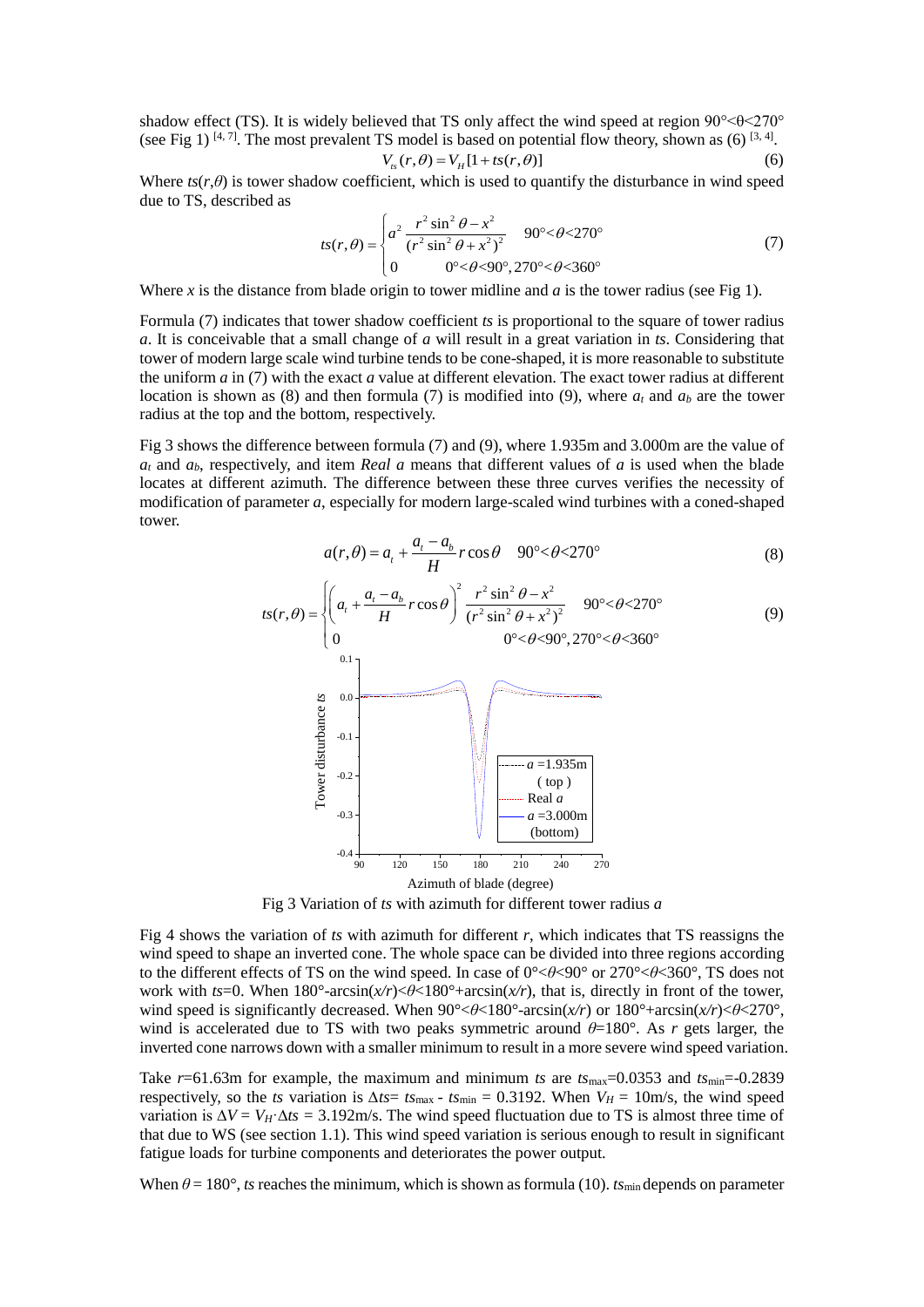*r*, and that is the consequence of the different tower radius at different elevation. If the tower radius is constant along the elevation, as formula (7),  $t_{\text{Smin}}$  will be the same for different *r*, which is not the actual situation. It reveals the advantages of modified TS model (9) further.



Fig 4 Variation of *ts* with azimuth for different *r*

$$
ts_{\min}(r) = ts(r, \theta)|_{\theta = 180^{\circ}} = \left(a_t + \frac{a_b - a_t}{H}r\right)^2 \frac{1}{x^2}
$$
 (10)

Similar to the analysis of WS, the spatial average wind speed due to TS is calculated as

$$
\overline{V}_{ts} = \frac{1}{\pi R^2} \int_0^{2\pi} \int_0^R V_{ts}(r,\theta) r dr d\theta
$$
\n(11)

Substitute formula (6) and (9) into (11), we get

$$
\overline{V}_{ts} = V_H + \frac{V_H}{\pi R^2} \int_{\frac{\pi}{2}}^{\frac{3\pi}{2}} \int_0^R t s(r,\theta) \, r dr d\theta \tag{12}
$$

The second term at the right hand side is the wind speed loss due to TS. To quantify the wind speed difference, the relative difference is defined as

$$
\eta_{\bar{v},ts} = \frac{\bar{V}_{ts} - V_H}{V_H} = \frac{1}{\pi R^2} \int_{\frac{\pi}{2}}^{\frac{3\pi}{2}} \int_0^R t s(r,\theta) \ r dr d\theta \tag{13}
$$

As for NREL 5MW reference wind turbine,  $\eta_{\bar{v},ts} = -0.0013$ . Affected by TS, the actual spatial average wind speed is slightly smaller than the uniform wind speed *VH*. Similar to WS, the difference is small enough to allow uniform wind speed  $V_H$  to work as  $\eta_{\bar{V},ts}$  under circumstances where no strict calculation precision is required.

## **2 Calculation model of power output**

To calculate the blade aerodynamic loads effectively, BEM theory, Generalized Dynamic Wake (GDW), and Computational Fluid Dynamics (CFD) have been developed. BEM is the oldest and most commonly used method with acceptable accuracy and the least computation attempts, which is especially suitable for steady aerodynamic analysis. Based on these considerations, BEM is adopted to calculate the power output of the wind turbine in this research.

A section of the rotor blade perpendicular to the pitch axis with length of *dr* is taken for analysis. The velocities and forces acting on the airfoil are shown in Fig 5. Where  $V_0$  is the absolute wind speed at the blade element; *ω* is the rotation speed of the rotor. Factors *a* and *b* are the axial induction factor and the tangential induction factor, respectively. *dR* is the aerodynamic force acting on the airfoil, including lift force *dL* and draft force *dD*. And *dN* and *dQ* are the axial and tangential force component of *dR,* respectively.

By applying blade element part of BEM, the lift force *dT* and draft force *dQ* can be written as

$$
dT = \frac{1}{2}\rho W^2 (C_l \cos \varphi + C_d \sin \varphi) c dr
$$
 (14)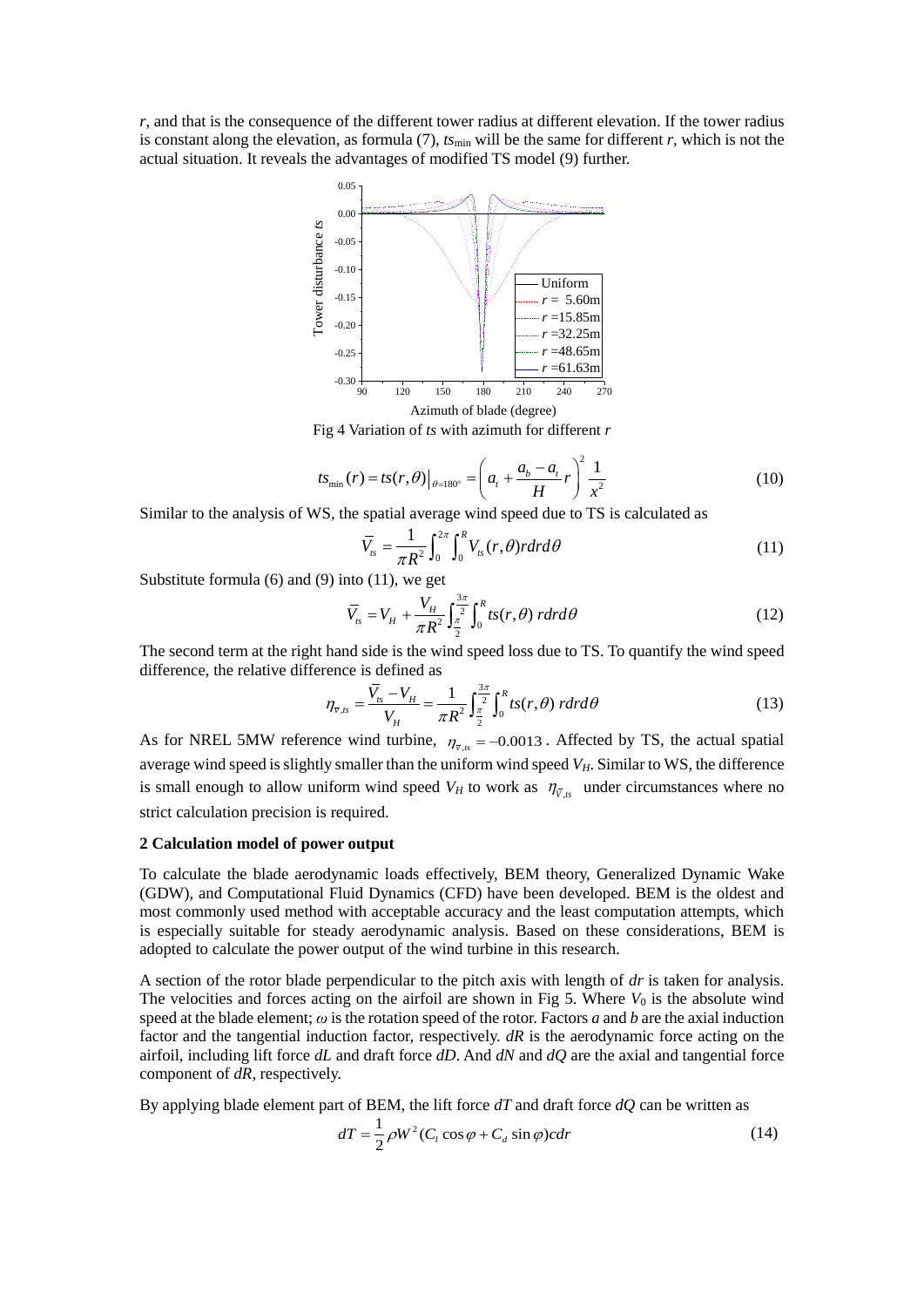$$
dQ = \frac{1}{2}\rho W^2 (C_l \sin \varphi - C_d \cos \varphi) c dr
$$
 (15)

Where  $C_l$  and  $C_d$  are the lift coefficient and drag coefficient of the airfoil, respectively. *c* is the chord of the airfoil analyzed.



Fig 5 Velocities and forces on the airfoil

Incorporate the momentum part of BEM, which states that the thrust and torque extracted by each rotor annulus, shown as follows.

$$
BdT = 4\pi r \rho V_0^2 (1 - a)adr \tag{16}
$$

$$
BdQ = 4\pi r^2 \rho V_0 \omega (1-a) b dr \tag{17}
$$

Combine formula (14) (15) and (16) (17), the analytical solution of induction factors are

$$
a = \left[1 + \frac{4\sin^2\varphi}{\sigma(C_1\cos\varphi + C_d\sin\varphi)}\right]^{-1}
$$
 (18)

$$
b = \left[ -1 + \frac{4\sin\varphi\cos\varphi}{\sigma(C_1\sin\varphi - C_d\cos\varphi)} \right]^{-1}
$$
 (19)

Where  $\sigma$  is the local solidity,  $\sigma = Bc/2\pi r$ , *B* is the blade number of the turbine rotor.

The most important part of BEM is to get the accurate factor *a* and *b*. Since there are so many initial assumptions of BEM theory, the calculation results is same how different with the experiment results, and then some correction models have been developed to improve the BEM, Prandtl model and Glauert correction included. Prandtl model serves to correct the induced velocity resulting from vortex shed near the blade tip and the hub of the rotor. And Glauert model was developed to correct the limitation of BEM when axial induction factor is greater than  $0.4^{[22]}$ .

Combining the initial BEM and Prandtl model and Glauert model, the induction factors and aerodynamic parameters can be got by the iteration algorithm, as shown in Fig 6.

With induction factors *a* and *b* calculated, and combined with formula (15), the power output of the blade element *dr* is

$$
dP1 = \frac{1}{2}\rho W^2 (C_l \sin \varphi - C_d \cos \varphi) \cos \varphi \tag{20}
$$

So the power output of a single blade, *P*1, can be calculated by integrating d*P*1 along the blade span. And the total power output of the rotor is

$$
P = \sum_{i=1}^{B} P1(\frac{2\pi}{i})
$$
\n(21)

When different wind speed model is considered, just replace  $V_0$  with  $V_{ws}$ ,  $V_{ts}$  and  $V$  during the calculating. *V* means the actual wind speed affected by WS and TS at the same time.

The relationships between these wind speed models are demonstrated in Fig 7. Uniform wind model assumes that wind speed at different location is always the same. WS takes in to account the vertical change of wind speed while TS considers the horizontal change. With WS and TS considered at the same time, wind speed distribution is two-dimensional, which is the case of the actual wind speed *V*.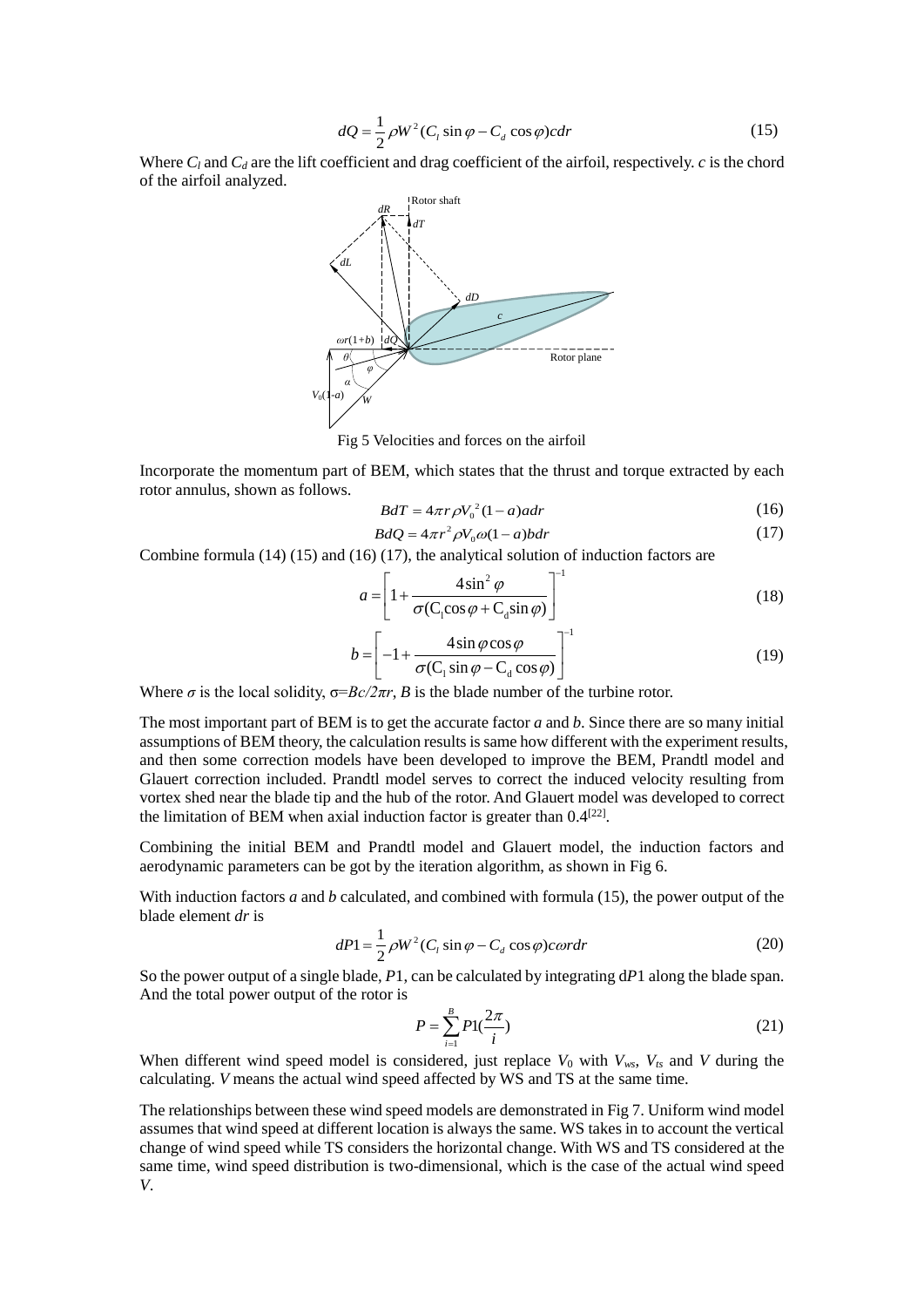

Fig 6 Calculation flow chart for induction factors



Fig 7 Relationships between different wind speed models

Fig 8 is the power output curve of NREL 5MW reference wind turbine calculated by different wind speed models based on the modified BEM theory. It can be seen that power loss occurs due to the effects of WS and TS compared with uniform wind speed model, especially at high wind speed. In engineering practice, however, the capacity of a wind turbine or a wind farm is estimated by uniform wind speed model. When estimating the capacity of a wind farm including lots of wind turbines, a remarkable overestimation occurs. In order to estimating the exact power output of the turbine and to reveal the essence of effects of WS and TS on power output, power fluctuation and power loss due to WS and TS will be discussed in detail in the next sections.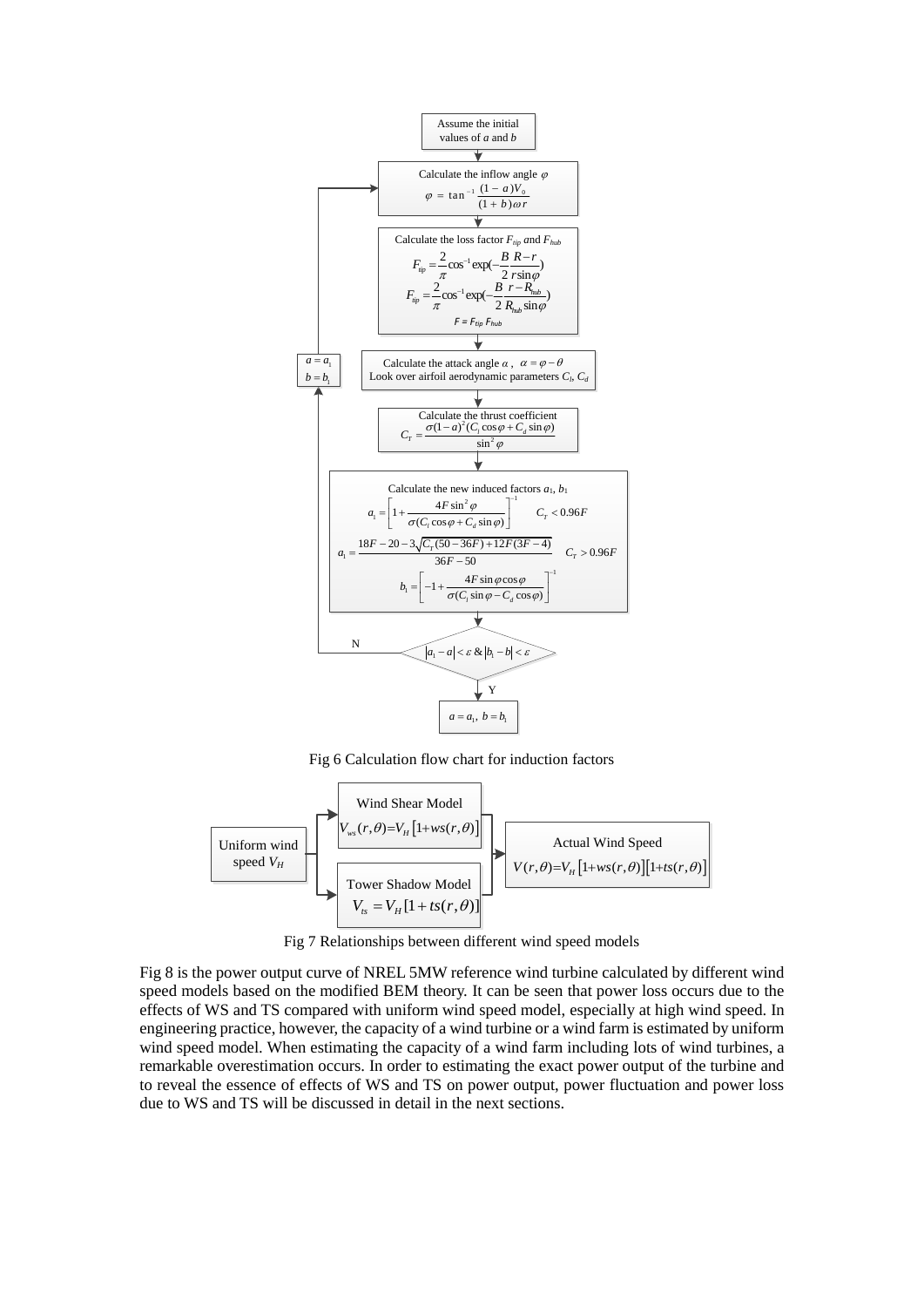

Fig 8 Power output of the rotor vs *V<sup>H</sup>*

### **3 Power fluctuation**

According to the calculation model of power output discussed in section 2, the power output of a single blade, *P*1, of NREL 5MW reference wind turbine was calculated at uniform wind speed *V<sup>H</sup>*  $= 9$ m/s and Fig 9 shows the results. It can be seen that the power output fluctuation of a single blade is similar to that of wind speed (see Fig 2 and Fig 4).

Affected by WS only, *P*1 varies sinusoidally with blade azimuth accompanied with a DC drop of 2.48%. The peak-to-peak value is as large as 26.35%. When TS works only, *P*1 decelerates in a small region in front of the tower while accelerates besides the tower, and *P*1 reaches the minimum value of 0.459 when the blade is pointing downwards. With WS and TS considered at the same time, the *P*1 curve is always lower than the uniform one at the region of 90°<*θ*<270° and coincide with that of WS when the blade is in the upper half plane. The minimum of *P*1 occurs at  $\theta$ =180° with the value 0.3776, which is much smaller than that of uniform wind speed and then leads to a great power drop to deteriorate the power capacity as well as the stability.



Fig 9 Power output of a single blade,  $V_H = 9$ m/s

Rotor of modern large-scaled wind turbines tend to three bladed, so does NREL 5MW reference wind turbine. So according to (21), power output of the rotor is

$$
P = \sum_{i=1}^{3} P1(\theta_i) = P1(\theta) + P1(\theta + 120^\circ) + P1(\theta + 240^\circ)
$$
 (22)

Fig 10 shows the power output variation of the rotor with azimuth under the same circumstance with Fig 9. It is obvious that *P* fluctuates more frequently but with a smaller variation because the fluctuation of three blades compensate with each other.

With WS considered only, the power output of the rotor,  $P_{ws}$ , changes sinusoidally. Compared with the fluctuation of *P*1, *P* varies much less severely. The variation of  $P_{ws}$  is 0.37%, which is much smaller than that of *P*1 (26.35%). But there is a still a DC drop of 1.23%, which is about half of that of *P*1(2.48%). That is because three blades locate at different azimuth at the same time, so the effects of WS on different blades are different, which compensate with each other to mitigate the power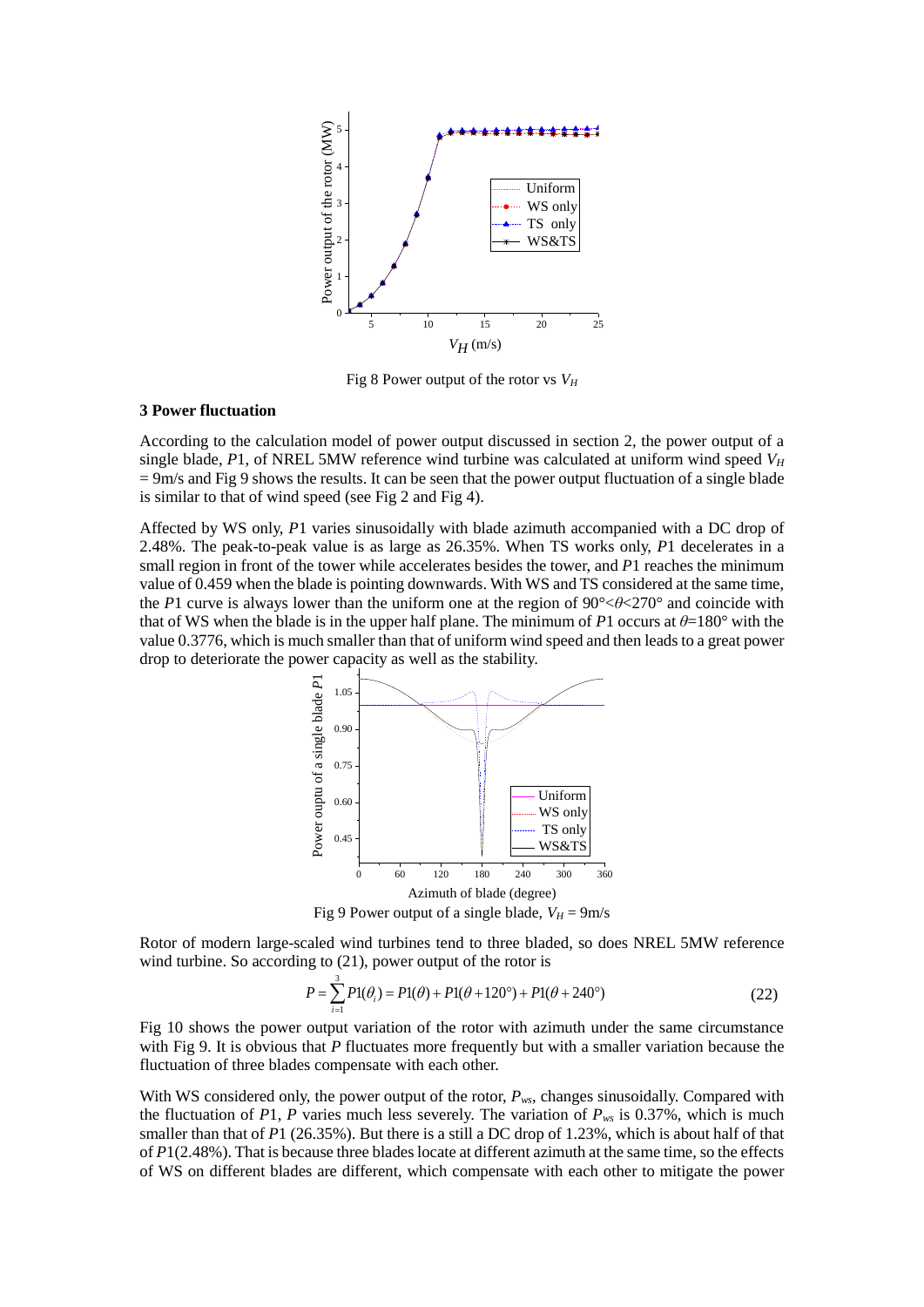fluctuation. It is imaginable that the stability of power output of the rotor can be improved further if the blade number is larger, but it is beyond the scope of this paper.

With TS considered only, the power output of the rotor,  $P_{ts}$ , fluctuates with the frequency three time of the rotation frequency.  $P_{ts}$  is smaller than the uniform power only when a blade is approaching the lowest position, and for other cases  $P_{ts}$  is always slightly larger than the uniform power. When  $\theta$  = 60°, 180°, 300°, that is, a blade of the rotor is pointing downward,  $P_{ts}$  reaches the minimum with the value of 0.8197. Compared with *P*1*min,ts* ( value of 0.459), power loss of the whole rotor has been improved, and that can be accounted for by the compensation between three blades similar to WS. In addition, it can be seen that power fluctuation due to TS is much more severe than that due to WS. In another word, TS is the main cause of power fluctuation.



Fig 10 Variation of *P* with azimuth,  $V_H = 9$ m/s

With WS and TS considered at the same time, the power fluctuation has been mitigated further as a consequence of the compensation between WS and TS. Power output of the rotor, *P*, is nearly the same with uniform power except for cases of  $\theta = 60^{\circ}$ , 180°, 300°. When  $\theta$  approached value of 60°, 180° and 300°, an inverted cone occurs, with the value of 0.8305.

From the relative location of curves *WS* and *WS & TS* in Fig 10, it can be seen that the average power output of the rotor is slightly smaller than that of the uniform one, and it will be discussed in detail in the following section.

#### **4 Power loss**

Power fluctuation due to WS and TS has been demonstrated in detail in section 3. In fact, however, WS and TS affect the power output of the rotor in the aspect of both power fluctuation and power loss. Using power output in the case of uniform wind speed as a reference, power loss is defined as

$$
\eta_j = \frac{P_j - P_0}{P_0} \tag{23}
$$

Where  $j = ws$ ,  $ts$ , which means WS and TS, respectively. *P* in this section is the average power output during a rotation period, and is simplified as power output. Subscript 0 means the case of uniform wind speed.

Power output of the rotor can be also calculated from

$$
P_j = P_{w,j} \cdot C_j \tag{24}
$$

$$
P_{w,j} = \frac{1}{2} \rho \int_0^{2\pi} \int_0^R V_j^3 r dr d\theta \qquad (25)
$$

Where  $j = 0$ , *ws*, *ts*;  $P_{w, j}$  is the wind energy in the blade rotation span during unit time, which is defined as wind farm power; *C* is the power capture coefficient and  $\rho$  is the air density.

Formula (25) indicates that different wind speed model result in different wind farm power. Formulas (5) and (13) in section 2 show that the average wind speed of both WS model and TS model are less than uniform wind speed, and that means both WS and TS will result in wind farm power loss compared with power output in the case of uniform wind speed according to (25). This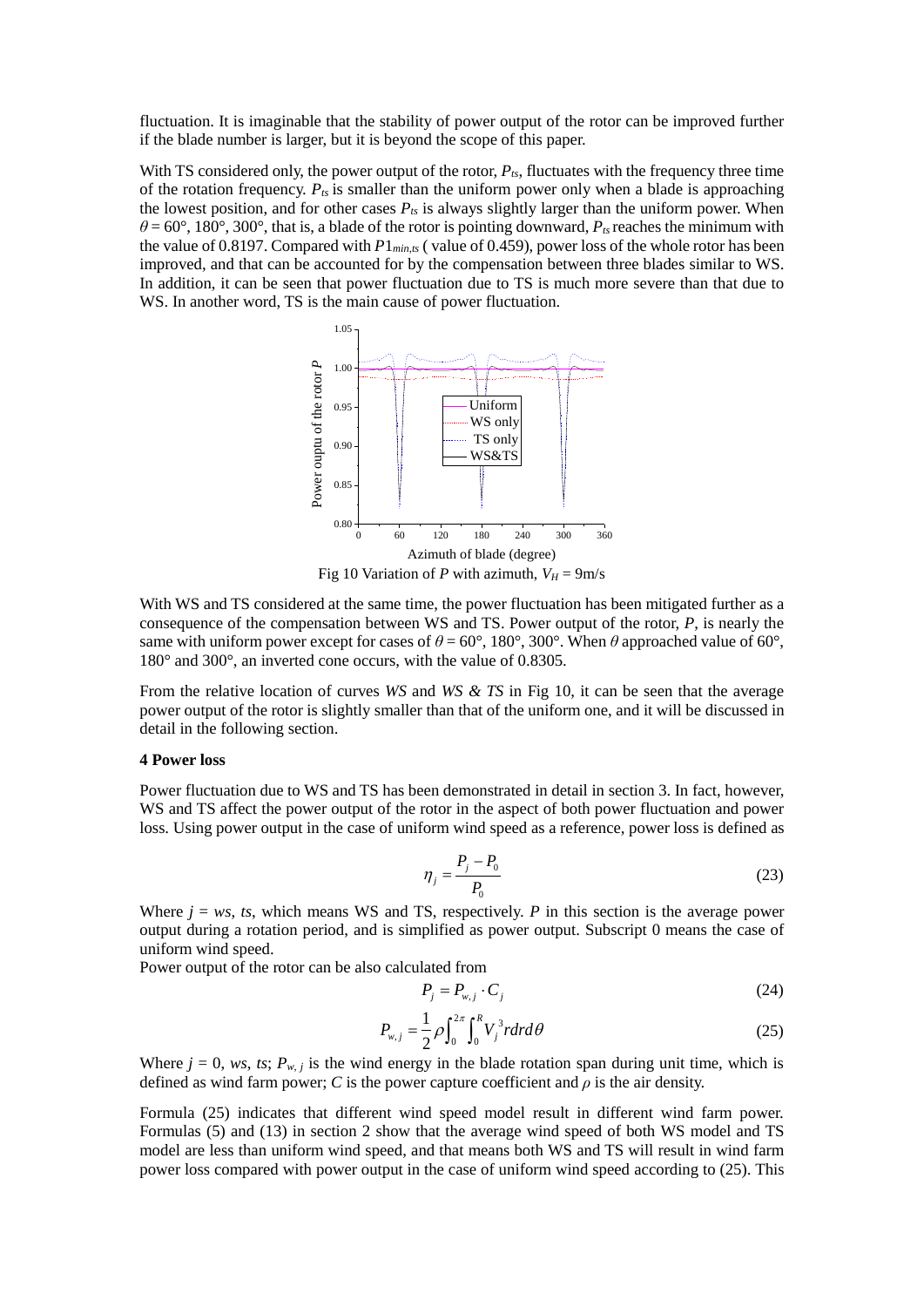item of power loss is defined as wind farm loss.

On the other hand, power capture coefficient *C* is thought to be tip speed ratio and pitch angle dependent in engineering practice, that is,  $C = C(\lambda, \beta)$ . In fact, however, from the principle of BEM, *C* is the results of the superposition of all blade elements along the blade span. When different wind speed models are used, local wind speed of a single blade element varies to result in the change of *C* value. The item of power loss due to the change of *C* is defined as rotor loss with results of uniform wind speed model as reference.

#### **4.1 Wind farm loss**

Substitute formula (2) and (6) into (25), wind farm power under different wind speed model can be got, shown as follows.

$$
P_{w,0} = \frac{1}{2} \rho \pi R^2 V_H^3 \tag{26}
$$

$$
P_{w,ws} = \frac{1}{2} \rho \pi R^2 V_n^3 \left[ 1 + \frac{3\alpha (3\alpha - 1)}{8} \left( \frac{R}{H} \right)^2 \right]
$$
 (27)

$$
P_{w,us} = \frac{1}{4} \rho \pi R^2 V_H^3 + \frac{1}{2} \rho V_H^3 \int_{\frac{\pi}{2}}^{\frac{3\pi}{2}} \int_0^R \left[1 + ts(r, \theta)\right]^3 r dr d\theta
$$
 (28)

Consider that *ts* is small, with only the first order approximation of *ts* kept, (28) is simplified as\n
$$
P_{w,ts} = \frac{1}{2} \rho \pi R^2 V_H^3 + \frac{3}{2} \rho V_H^3 \int_{\frac{\pi}{2}}^{\frac{3\pi}{2}} \int_0^R t s(r,\theta) r dr d\theta
$$
\n(29)

According to the definition, wind farm loss due to WS and TS are<br> $n = \frac{P_{w,ws} - P_{w,0}}{P_{w,ws} - P_{w,0}} = \frac{3\alpha(3\alpha - 1)}{P_{w,ss} - P_{w,0}} = \frac{3\alpha(3\alpha - 1)}{P_{w,ss} - P_{w,0}}$ 

$$
\eta_{w,ws} = \frac{P_{w,ws} - P_{w,0}}{P_{w,0}} = \frac{3\alpha(3\alpha - 1)}{8} \left(\frac{R}{H}\right)^2 \tag{30}
$$

$$
P_{w,0} = \frac{(P_{w,0} - P_{w,0})}{P_{w,0}} = \frac{3}{\pi R^2} \int_{\frac{\pi}{2}}^{\frac{3\pi}{2}} \int_0^R t s(r,\theta) r dr d\theta
$$
(31)

Formulas (30) and (31) indicate that wind farm loss due to both WS and TS,  $\eta_{w,ws}$  and  $\eta_{w,ts}$ , are constant. Compared with the spatial average wind speed due to WS and TS, formula (5) and (13), it is found that

$$
\eta_{w,ws} = 3\eta_{\bar{v},ws} \tag{32}
$$

$$
\eta_{w,ts} = 3\eta_{\overline{v},ts} \tag{33}
$$

Formulas (32) and (33) are coincident with the fact that wind farm power is third power of wind speed. Wind farm loss due to WS,  $\eta_{w,ws}$ , is related to the empirical wind shear exponent  $\alpha$  and wind turbine structure parameter  $R/H$ , while wind farm loss due to TS,  $\eta_{w,ts}$ , depends on the parameters of the tower  $a_t$ ,  $a_b$ , and  $H$ .

Case analysis shows that  $\eta_{w,ws} = -1.2863\%$  and  $\eta_{w,ts} = -0.152\%$ , which is different to some degree from the three times relationship shown in (32) and (33) because the results are calculated by dispersion sum of all elements and inevitably with some error. Wind farm loss due to WS is much large than that of TS.

Actually, these losses can be explained perfectly from the wind speed model. The WS model, formula (3), shows that the WS works via item cos $\theta$ , cos<sup>2</sup> $\theta$ , and cos<sup>3</sup> $\theta$ . As for rotors consist of three blades, we get

$$
\sum_{i=1}^{3} \cos \theta_{i} = \cos \theta + \cos(\theta + \frac{2}{3}\pi) + \cos(\theta + \frac{4}{3}\pi) = 0
$$
\n(34)

$$
\sum_{i=1}^{3} \cos^2 \theta_i = \sum_{i=1}^{3} \frac{\cos 2\theta_i + 1}{2} = \frac{3}{2}
$$
 (35)

$$
\sum_{i=1}^{3} \cos^{3} \theta_{i} = \sum_{i=1}^{3} \left(\frac{1}{4} \cos 3\theta_{i} + \frac{3}{4} \cos \theta_{i}\right) = \frac{3}{4} \cos 3\theta
$$
 (36)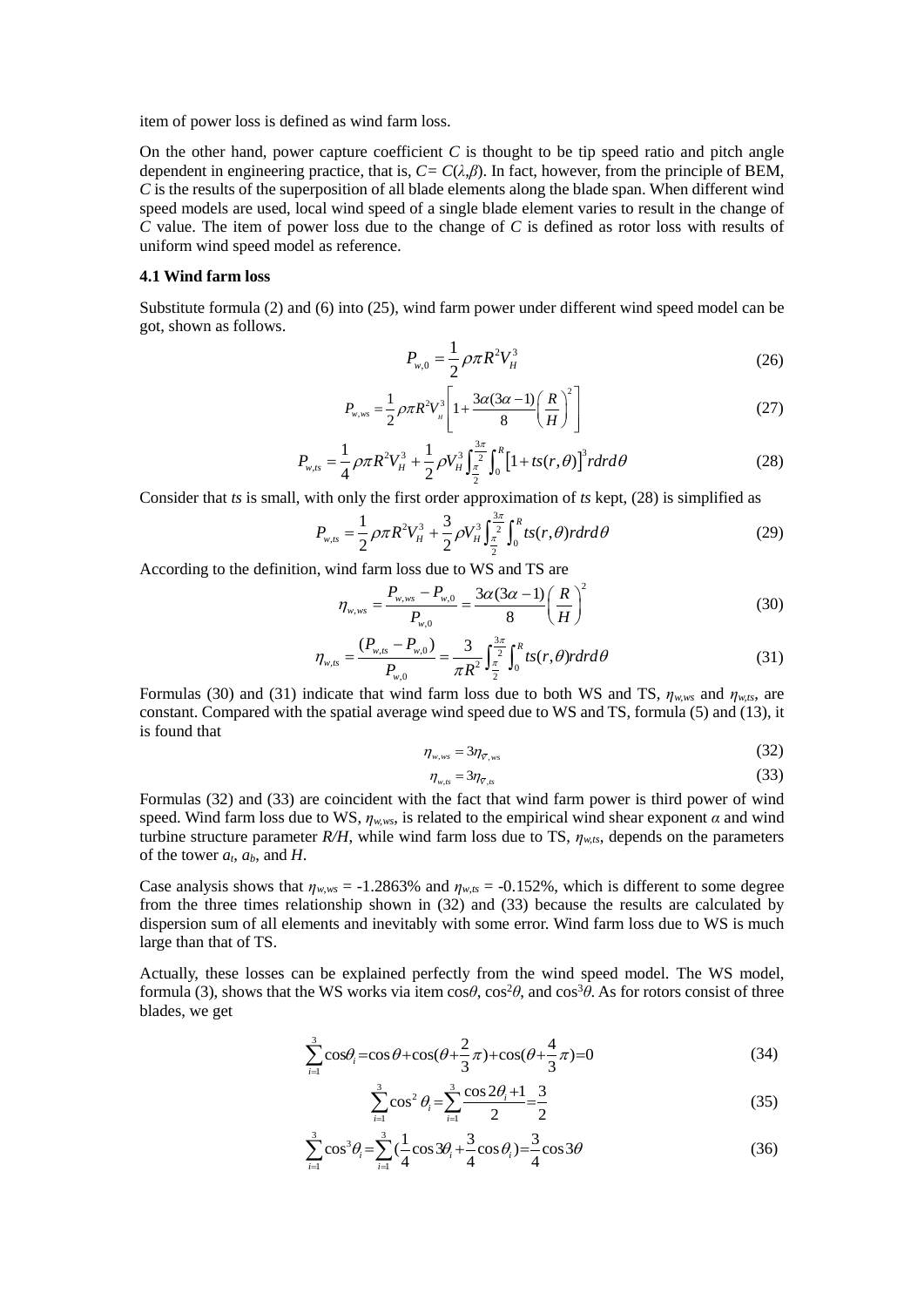The cos $\theta$  term yields a zero contribution while the cos<sup>2</sup> $\theta$  term contributes a constant DC component which serves as the wind farm loss in the wind farm energy (see (30)) and DC drop in the power output analysis (see Fig 11). And the  $\cos^3\theta$  term is the root cause of sinusoidal change of power output due to WS as shown in Fig 10.

As for TS, formula (6), it is used to describe the reassigning of wind speed, or wind energy. In the ideal condition, it just reassigns the wind speed but without any energy loss. In fact, however, this model cannot satisfy the conservation of wind flux perfectly, which is a flaw of this TS model. Fortunately, this loss is small enough to ignore.

Since wind farm loss due to WS is much large than that of TS, the total wind farm loss, including loss due to WS and TS, can be equated with wind farm loss due to WS, and is simply named wind farm loss.

### **4.2 Rotor loss**

As aforementioned,  $C=C(\lambda,\beta)$  is assumed in engineering practice. And many models have developed to estimated power capture coefficient  $\tilde{C}^{[24, 25]}$ . Jiang et al<sup>[26]</sup> analyzed the limit power capture coefficient to serve as a reference in wind turbine design. In reality, power capture coefficient *C* is closely connected with the wind speed model. The change of *C* value results in rotor power loss. It is complicated to get a formula for the relationship between rotor power loss and wind speed model. Fortunately, however, the rotor loss can be got by total power loss minus wind farm loss as shown in the following case analysis.

Rotor power loss is defines as

$$
\eta_{C,j} = \frac{C_j - C_0}{C_0} = \frac{C_j}{C_0} - 1\tag{37}
$$

Where  $j = ws$ , *ts*, and  $C_0$  is the power capture coefficient for uniform wind speed model and serves as a reference.

Combine with formula (23) and (24), rotor loss can be calculated as



Fig 11 Variation of power loss with hub height wind speed

Power loss due to WS and TS at different hub height (uniform) wind speed is shown in Fig 11. It can be seen that power loss due to TS is small enough to be neglected compared with that due to WS. In other word, WS is the main cause of power loss. In that case, total power loss due to WS & TS can be equated with total power loss due to WS, which is verified by the coincidence of curve *WS only* and *WS & TS*. Note that power loss shown in the figure means the total loss, including the wind farm loss and the rotor loss. As aforementioned, wind farm loss is a constant, so the variation of total loss with wind speed is contributed by the rotor loss.

Fig 11 shows that power loss varies with wind speed, and it can be divided into three stages which is related to the control strategies of the wind turbine. As for NREL 5MW reference wind turbine, control strategies can be divided into three stages as well according to the wind speed.  $3m/s < V_H < 7.8m/s$  is the startup stage, where high torque capacity is provided; when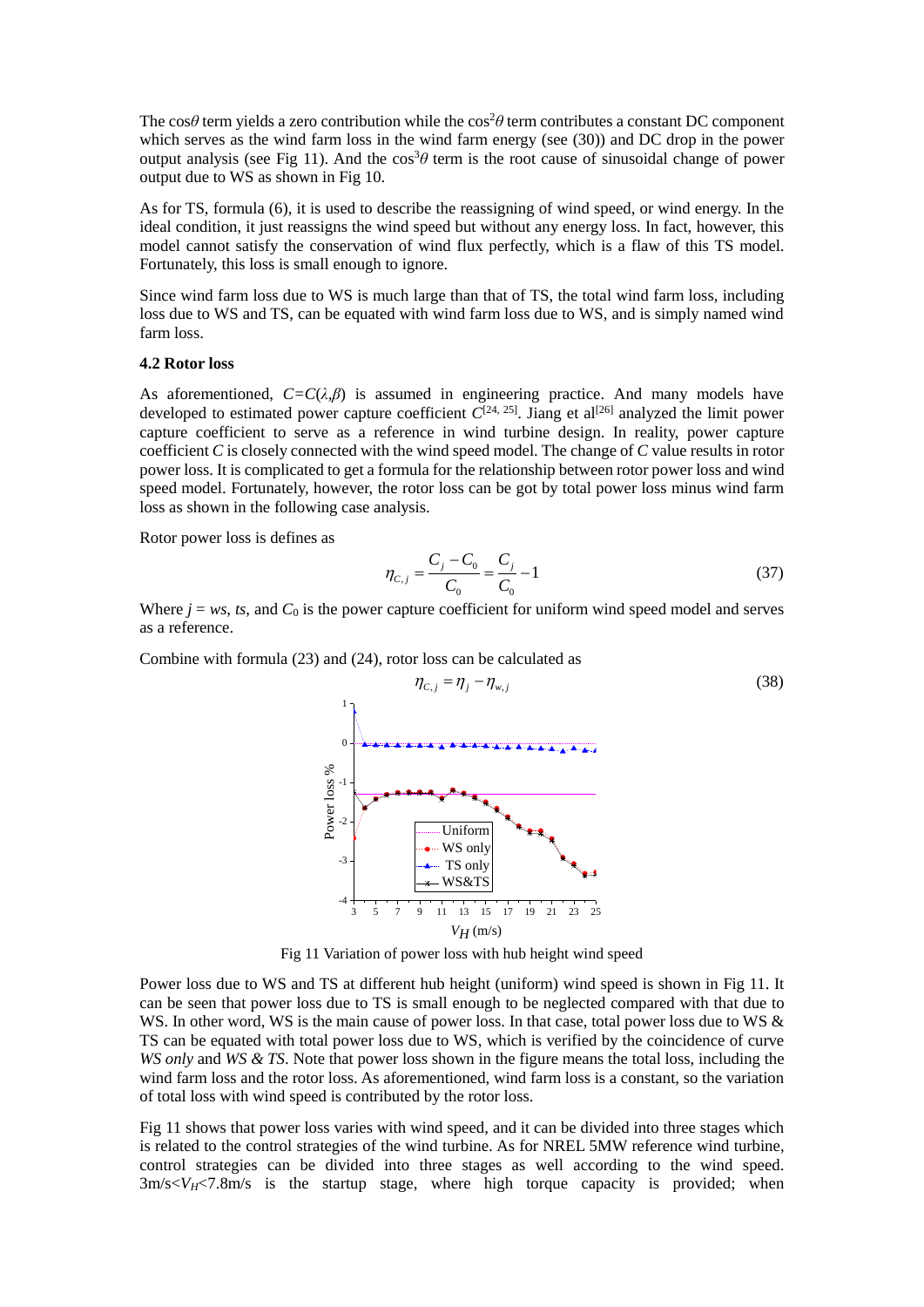7.8m/s $\langle V_H \rangle$  11.4m/s, variable speed control strategy works, which means the rotation speed of the rotor is controlled to maximize the power capture coefficient. When  $V_{H}$ >11.4, blade pitch controller is activated to change the blade pitch angle to keep the power output constant at the rated power of 5MW.

The horizontal solid line with value of -1.2863% in Fig 11 is the wind farm loss. During the startup stage  $(3m/s< V_H< 7.8m/s)$ , power loss decreases with the wind speed getting stronger. Combined with formula (37), we know that in the startup stage power capture coefficient  $C$  is approaching  $C_0$  but always smaller than  $C_0$  as  $V_H$  increases. When 7.8m/s $\lt V_H \lt 11.4$ m/s where variable speed controller works, power loss is constant at the wind farm loss (-1.2863%). It indicates that during the variable control stage, no rotor loss occurs, and the actual power capture coefficient  $C$  equals  $C_0$  and is the optimal value to maximize the power capture capacity. When  $V_H$  > 11.4m/s, power loss increases with wind speed, and that is the consequence of blade pitch control which weakens the power capture capacity effectively. When wind speed  $V_H$  reaches the cut-out speed (25m/s), rotor loss  $\eta_C$  $= -2.0247\%$ . It is about 1.5 times of wind farm loss. When wind speed get larger, rotor loss takes up a larger and larger portion in the total power loss.

# **5 Conclusions**

- 1) The tower radius *a* is an important parameter for TS model, as for modern large-scaled wind turbine, it is necessary to utilize the real-time value of *a* to improve the TS model.
- 2) Power output of rotor fluctuates with some power loss due to the effects of WS and TS.
- 3) TS effect is the main cause of power fluctuation. The fluctuation frequency is *B* times of the rotation frequency, where  $B$  is the blade number of the rotor. And the minimum power occurs when a blade is pointing downward.
- 4) WS effect dominates in power loss, which consists of wind farm loss and rotor loss. Wind farm loss is a constant related to wind shear exponent *α* and wind turbine structure parameter *R/H*. Rotor loss varies with wind speed and is closely related to the turbine control strategies.

# **References**

[1] T Thiringer. Power quality measurements performed on a low-voltage grid equipped with two wind turbines [J]. IEEE Transactions on Energy Conversion, 1996, 11(3): 601-606.

[2] T Thiringer, J A Dahlberg. Periodic pulsations from a three-bladed wind turbine [J]. IEEE Transactions on Energy Conversion, 2001, 16(2): 128-133.

[3] P Sorensen, A D Hansen, P Andre, et al. Wind models for simulation of power fluctuations from wind farms [J]. Journal of Wind Engineering and Industrial Aerodynamics, 2002, 90:1381- 1402.

[4] D S L Dolan, P W Lehn. Simulation model of wind turbine 3p torque oscillations due to wind shear and tower shadow [J]. IEEE Transactions on Energy Conversion, 2006, 21(3): 717-724.

[5] Y G Kong, J Gu, J Wang, Load analysis and power control of large wind turbine based on wind shear and tower shadow[J]. Journal of Southeast University, 2010, 40(1): 228-233.(in Chinese)

[6] Y G Kong, J Wang, J Gu,et al, Dynamics modeling of wind speed based on wind shear and tower shadow for wind turbine[J]. Acta Energiae Solaris Sinica, 2011, 32(8): 1237-1244. (in Chinese)

[7] S Das, N Karnik, S. Santoso Time-domain modeling of tower shadow and wind shear in wind turbines [J]. ISRN Renewable Energy, 2011, 2011:1-11.

[8] Dai J C, Hu Y P, Liu D S, et al. Aerodynamic loads calculation and analysis for large scale wind turbine based on combining BEM modified theory with dynamic stall model [J]. Renewable Energy, 2011, 36(3): 1095-1104.

[9] Z H Han, Y Li, J Ji. Numerical study on 3D steady flow of a 1 . 3 MW wind turbine considering wind shear factor [J]. Journal of Chinese Society of Power Engineering, 2011, 31(10): 779-783. (in Chinese)

[10] L Liu, K C Shi, K Yang, et al. Effects of wind shear on the aerodynaimc load of wind turbine [J]. Journal of Engineering Thermophysics, 2010,31(10):1667-1670. (in Chinese)

[11] F M Hughes, O Anaya-Lara, G Ramtharan et al. Influence of tower shadow and wind turbulence on the performance of power system stabilizers for DFIG-basedwind farms [J]. IEEE